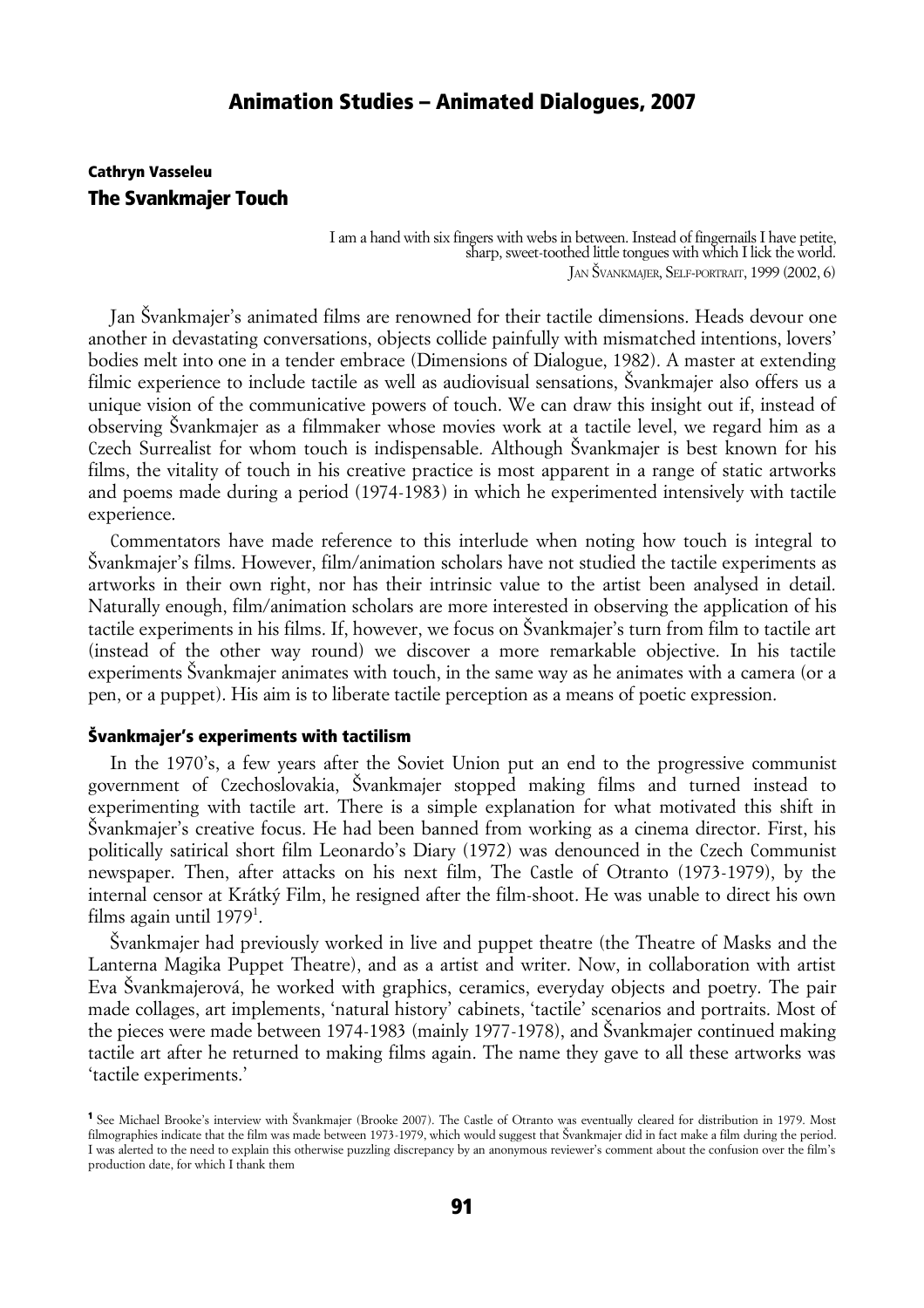Švankmajer published a book, *Hmat a Imaginace* [*Touch and Imagination*], documenting his and several other artists' tactile experiments.<sup>[2](#page-1-0)</sup> In 1970 the Švankmajers had joined the subversive Prague-based Czech Surrealists group. The tactile experiments began in 1974 as a collaborative game, called 'Restauráteur' [Restorer], which Švankmajer devised for members of this group. The game began with a newspaper photograph of an art restorer at work, chosen by Švankmajer. Švankmajer presented the participants in the game with a tactile interpretation he had made of this photograph, which the participants had not seen. Participants were asked to manually explore the artwork, which was hidden under a cloth, and list the items they identified, along with their first impressions of them. Each participant was asked to create a visualized impression of Švankmajer's artwork. Participants then described their tactile impressions as associations, analogies and an imagined whole. Finally, the participants were asked to figure out which one of a group of photos they were shown was Švankmajer's model for the tactile interpretation. Most of the participants found it difficult to choose only one picture; they saw analogies with their own interpretations in many of them.

The primary purpose of the game was to study the extent to which touch is capable of stimulating associative thinking and becoming an imaginative stimulus, as opposed to touch having a merely identifying or utilitarian function. Švankmajer was also curious to compare tactile perception and visual perception of an artwork. His conclusion was that touch, in the sphere of art, is a sense unruled by convention. As such, it is difficult to imagine its confinement to any purely aesthetic, or formally determined purpose. Equally though, Švankmajer was convinced by his 'Restorer' experiment that tactile objects could express feelings objectively just as well as words, colours or shapes could describe them (Švankmajer, 1994: 36). If Surrealism is directed at the restoration of universal powers of irrational thought, emotion and perception, then Švankmajer sought to demonstrate that tactile experience, as poetry, restores access to them.





*Fig. 1 & 2 - Tactile lids, 1978 (Švankmajer 1994; reproduced by courtesy of J. Švankmajer)*

Švankmajer then embarked on an exploration of sources of tactile creativity. These included erotica, childhood tactile memories, tactile dreams, and other stimuli of tactile experience. He devised various techniques for stimulating imaginative tactile experience, observing that although hands are the most communicative organs of touch, they are not the most sensitive or excitable:

<span id="page-1-0"></span><sup>2</sup> Hmat a Imaginace (1994) includes artworks and poems that Jan Švankmajer and Eva Švankmajerová created between 1974-1983, as well as works from after that time. It was preceded in by a samizdat (five copy) edition with a 'tactile' cover in 1983. There is no published English translation of the book, apart from English and French translations of some fragments that are included in the Czech edition, and some that are published in Afterimage, 13 (Autumn), 1987: 4-67. I have been fortunate to have access to an English translation by Stanley Dalby, which, at the time of submission of this article we are in the process of editing, with revisions by Jan Švankmajer, for publication.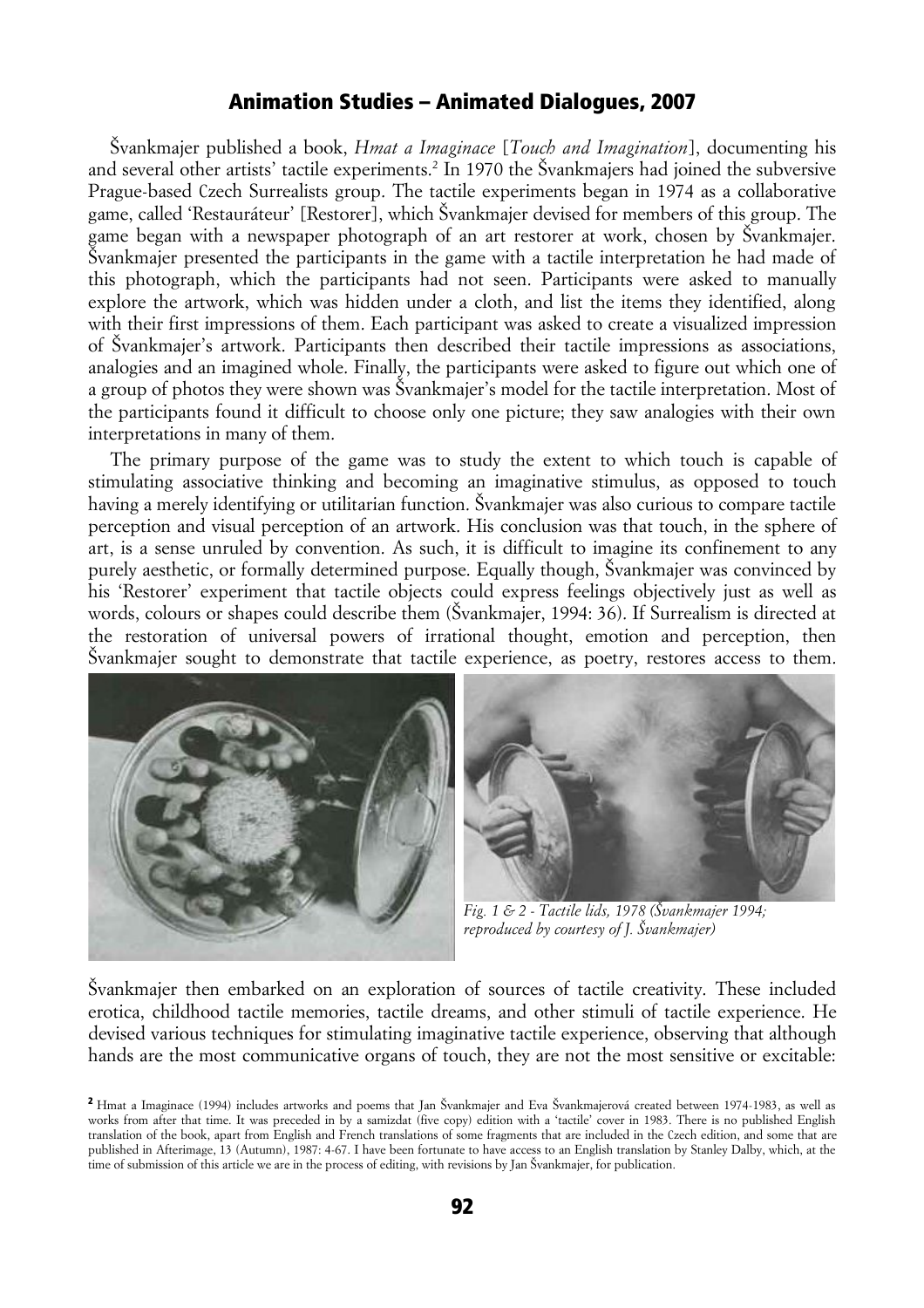'It is the "passive" parts of our bodies, and their connections to the entire surface, cavities, internal organs and mucous membranes, which act as a link to our most intensive sensory experience' (Švankmajer 1974: 43).



*Fig. 3 & 4 - Arcimboldo Elements Game, 1990 (Švankmajer 1994; reproduced by courtesy of J. Švankmajer) Fig. 5 (below) - Utilitarian bondage (tactile chair), 1977 (Švankmajer 1994; reproduced by courtesy of J. Švankmajer)*



Švankmajer also experimented with 'tactile' hand gestures, realised in the form of sculptures and poems. During the creation of any such artwork, he stipulates that there should be a discharge of accumulated emotional tensions, through gestures that express the creator's psychical state. Unlike gestural painting however, these works were created without the mediation of instruments such as brushes or scrapers (Švankmajer 1994: 191). In the process of making gestural sculptures, Švankmajer literally thrusts and squeezes his pent-up emotions into the clay.



These objects are created by hand gestures that are made without seeking analogical structures that correspond to our feelings (Švankmajer and Švankmajerová 1998 :74). In other words, they are fossilized impressions made by injections of emotion that can pass directly into our own psyches and affect or animate us too, rather than passive, representational artworks. As in the case of rubbings of objects made with pencil and paper (frottage), which Švankmajer has also experimented with (Švankmajer 2004: 84), the artist's hand becomes the 'medium' of an intertwined external and inner reality coming into being.

Švankmajer makes some qualifying remarks about the visual reproduction of tactile artworks, which apply to the images that are reproduced here. Tactile perception involves a gradual exploration of the tactile art object, which entails seeking out elusive identifiable connections. In a visual representation, a viewer can immediately appraise the tactile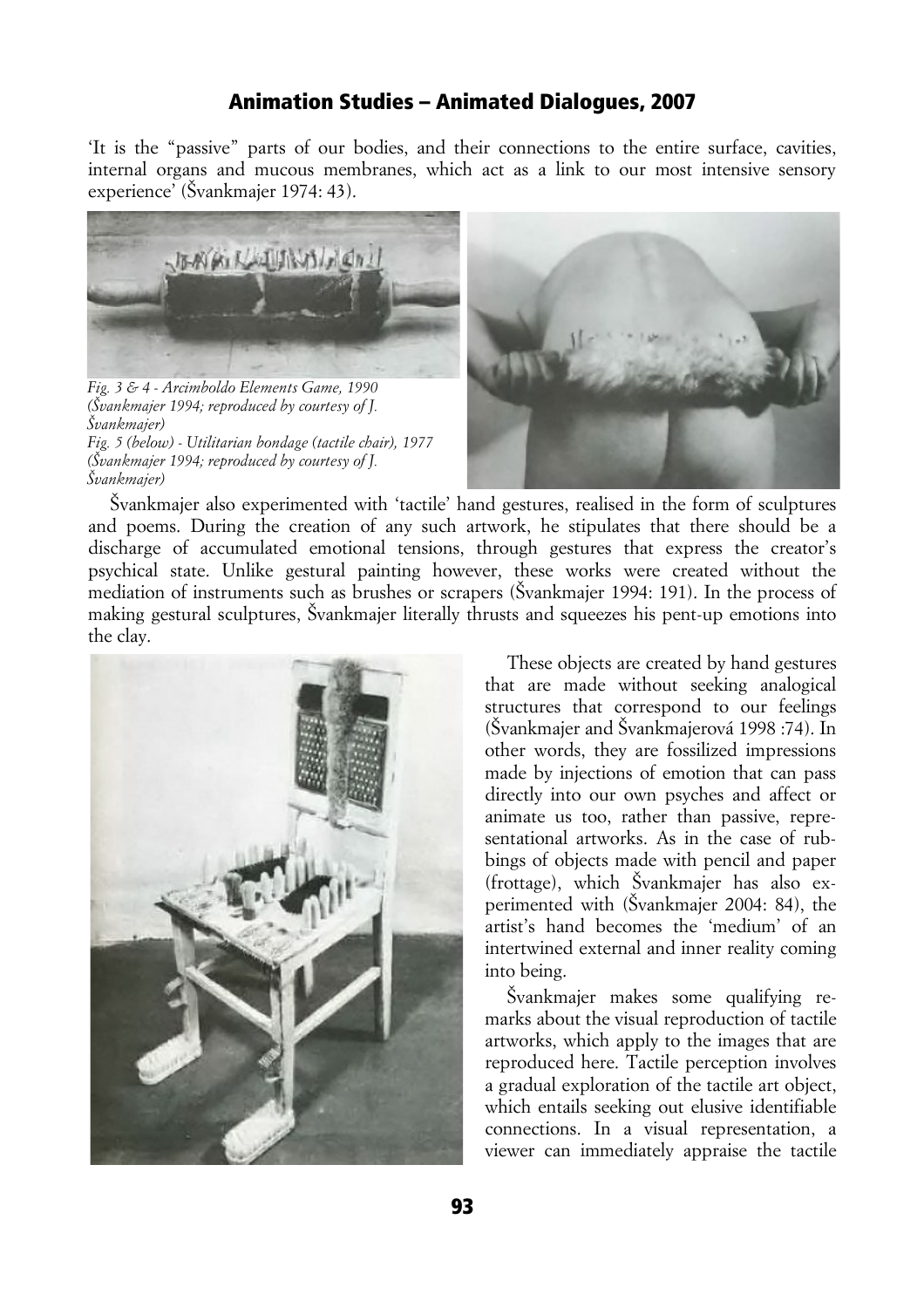artwork as a whole, including making formal judgements about its aesthetic qualities (Švankmajer 1994: 26). In making this observation Švankmajer asserts that time, movement and interaction play an essential role in the tactile perception of objects. We experience this directly in works such as *The Reverse Side of Touch* (1978), and *Game of Cunnilingus* (1990).

Instructions for touching: First have a careful look at the drawing. Select a place from which to begin and start touching. Gently place fingers on the starting point, close your eyes and set off on a journey from memory. The whole way keep repeating in your mind: ' I will never see this again.' (Švankmajer 1994: 168; trans. Gaby Dowdell.) The aim is to push the ball with the tongue into the furry hollow as fast as possible.



*Fig. 6 - Animated Gesture, 1990 (Švankmajer 1994; reproduced by courtesy of J. Švankmajer)*

Švankmajer made many observations about touch and visual perception in his tactile experiments. These, in turn, enabled him to convey tactile impressions using cinematic means. Having studied touch in isolation, without the influence of visual perception, he also observed the ways touch merges with sight in everyday perception. He was struck by the extent to which the feeling of an object can be 'visualized,' and the intensity with which this occurs in some forms of psychosis. Having become attuned to the evident crossover of sensory experience at play in touchvision, Švankmajer supposed that the connection between the two senses made it possible to transmit tactile impressions though sight (Švankmajer, in Brooke 2007).

Although Švankmajer gives prominence to touch in his earlier films, the tactile experiments are widely recognised as having an important influence on his later films (Hames 1995: 1; Jackson 1997: 3; Wells 1997:

181; Brooke 2007). Nevertheless, the reason why the artist would make tactilism the focus of his creative practice during the seven year break in his filmmaking career is not immediately apparent from such observation. (Nor does it explain why Švankmajer continued to make tactile artworks after being permitted to resume filmmaking). Švankmajer acknowledges this himself when asked how film and the tactile fit together. He says, 'At first glance it may seem paradoxical. After all, film is an overwhelmingly audiovisual form' (Švankmajer 1994: 234). Even so, Švankmajer was determined to make use of his discoveries about touch when he returned to making animated films, and there can be no doubt he succeeded in making the transition. Eruptions of tactile force became an integral part of Švankmajer's idea of filmic experience.

Underlying any observable continuity between Švankmajer's tactile and film works is his adherence to Surrealist principles. This is the clearest motivating factor in his turn to tactilism. Švankmajer explores tactile sensation as an implement for realising the imagination. As Vratislav Effenberger, a leading theorist within the Czech Surrealist group, observes: 'Like his objects and collages which through film strive for a temporal and spatial continuity, at least two dimensional, his imagination demands the expansion of the field of sensory perception to live more and more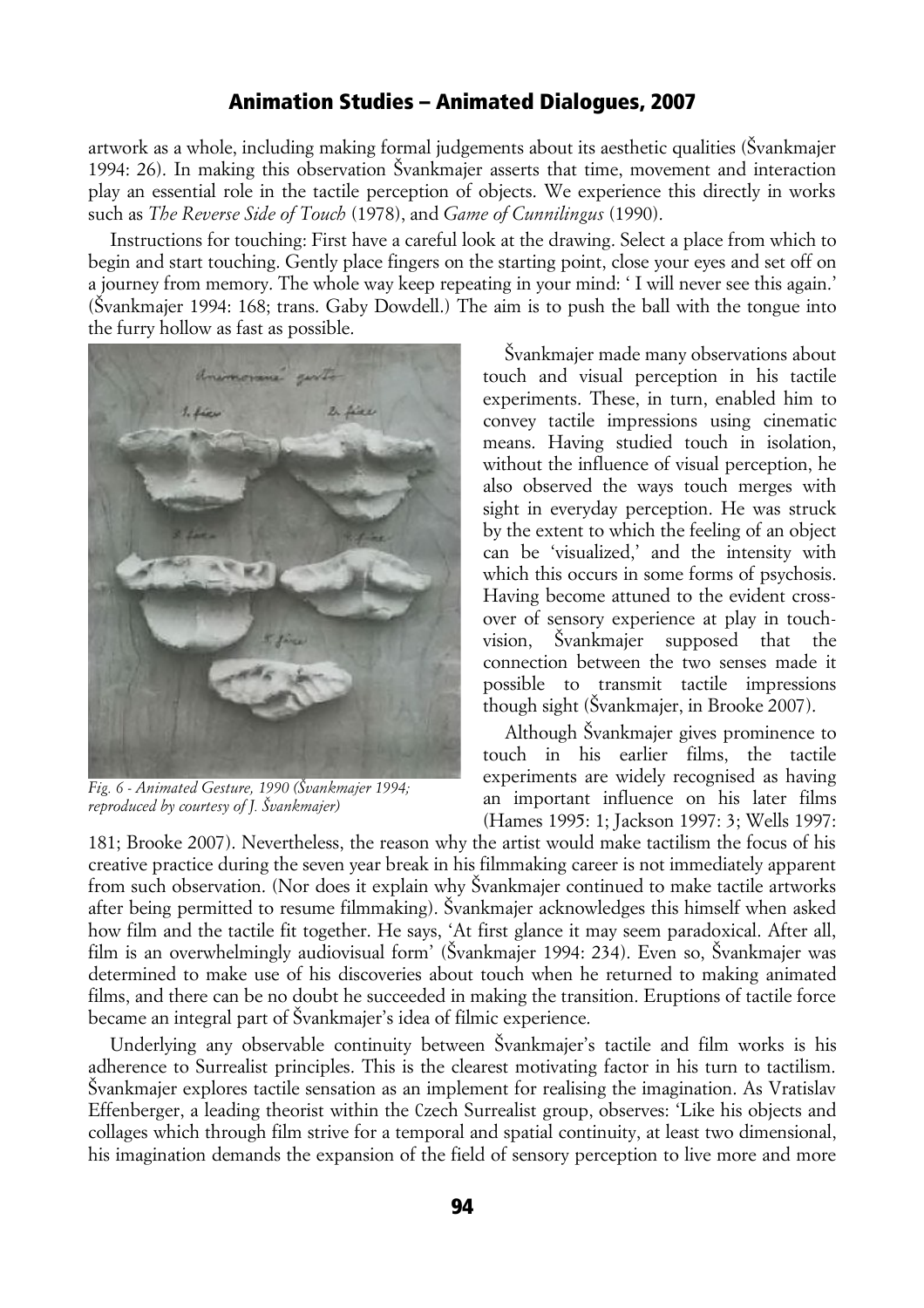on the dynamics of reality, to reach its universal integrity' (Effenberger in Švankmajer 2004: 67- 68). Thus we can observe in the tactile artworks that Švankmajer credits physical objects, words and images with the energy and ability to communicate with equally forceful, psychical impact as live actors or animated characters. He was able to build on his tactile experiments in his filmic practice because he understood them both as co-extensions of his fascination with psycho-sensory dynamics. This occurs, for example, in *The Fall of The House of Usher* (1980). In the film, Švankmajer evokes Usher's *Fig. 7 - The Reverse Side of Touch (tactile drawing), 1978* spiritual descent into a state of insanity, which *(Švankmajer 1994; reproduced by courtesy of J.* is communicated in an animated sequence of *Švankmajer)*



tormented gestures forced into clay (Švankmajer 1994:195). Conveyed in the tactile 'torture' of yielding matter is the reality of Usher's inner world.

Despite Švankmajer determination to make films that are visually and aurally 'tactile,' he doesn't think of himself as an 'animated film-maker,' or even as a 'film director.' Film is just one medium among many that he uses in his art. When pressed to name his calling, Švankmajer says he considers himself to be a poet: 'If I should say it in a slightly exaggerated way, I would say I consider myself to be a poet. There is only one poetry, and whichever tools or methods you use, poetics is all one' (Švankmajer 2006). His reference to poetics alludes to his location within Surrealism as a broad artistic movement.<sup>[3](#page-4-0)</sup> Aiming to transform their powers of vision, the first surrealists referred to themselves as poets, or seers who are said to work with eyes turned inwards. As graphically depicted in the legendary eye-ball slitting scene of Bunuel's and Dali's *Le Chien Andalou* (1928), vision must cut through the visible to become a conduit to the inner realities of madness, dreams and the unconscious<sup>[4](#page-4-1)</sup>. Likewise, Švankmajer's first feature film, *Alice* (1988), based on Lewis Carroll's book, *Alice in Wonderland*, opens with the instruction: 'Now you must close your eyes, otherwise you will see nothing!' The deliberate excision of the visible in this way frees sight from its outward alignment with rationality. By means of this 'opening,' we enter the dreamworld of Alice, in accord with André Breton's understanding of waking and dreaming as 'communicating vessels' (Breton 1990). We also enter, following Švankmajer, into the domain of touch as extravisual experience (Dryje, in Švankmajer 2004: 9).

<span id="page-4-1"></span>4 Surrealist photography is crowded with images in which sightless women embody this principle (Lassalle 1987).

<span id="page-4-0"></span><sup>3</sup> For more on Švankmajer's connection with both surrealism and Czech surrealism see Peter Hames' interview with him (1995: 101-14). An extended interview is also included in the forthcoming *The Cinema of Jan Švankmajer: Dark Alchemy* (Hames 2008), which I have not yet sighted. For an account of the Czech and Slovak surrealists' approach to their more recent cultural circumstances see *Solarik* (2005) and Michael Brooke's interview with Švankmajer (2007). For an English language survey of Czech and Slovak surrealist art see the 'Anthology of Czech Surrealism' published serially in *Analogon*, 37-43 (2003-2005).

A brief background note on the interconnections between Czech surrealism and another movement, Czech poetism, is also in order here. In the 1920s, *Devêtsil*, a loosely aligned, prominent group of artists, writers and architects within the Czech avant-garde, took poetism as its creed. Poetism was an attitude, or a style of living, that celebrated the ludic spontaneity of modern life in a way that put paid to previous, artistically drawn boundaries between art and life. Karel Teige, a prominent theorist and art critic of the interwar Czech avant-garde, is an important figure in this regard. Teige penned 'The Poetist Manifesto' in 1924 (and a second one in 1928). Poetism and surrealism existed in dialogue with each other for a while. In 1934 one of poetism's main practitioners, the poet Vitêzslav Nezval founded the Czech surrealist movement, which Teige also joined. For more writing in English language about the practitioners of Czech poetism and its relationship to other European interwar avant-garde movements see Bydžovská (2003), Zusi (2004), Thomas (2005) and Bronislava Volek's review article of Vladimir Müller's Der Poetismus, München: Otto Sagner, 1978 (1980).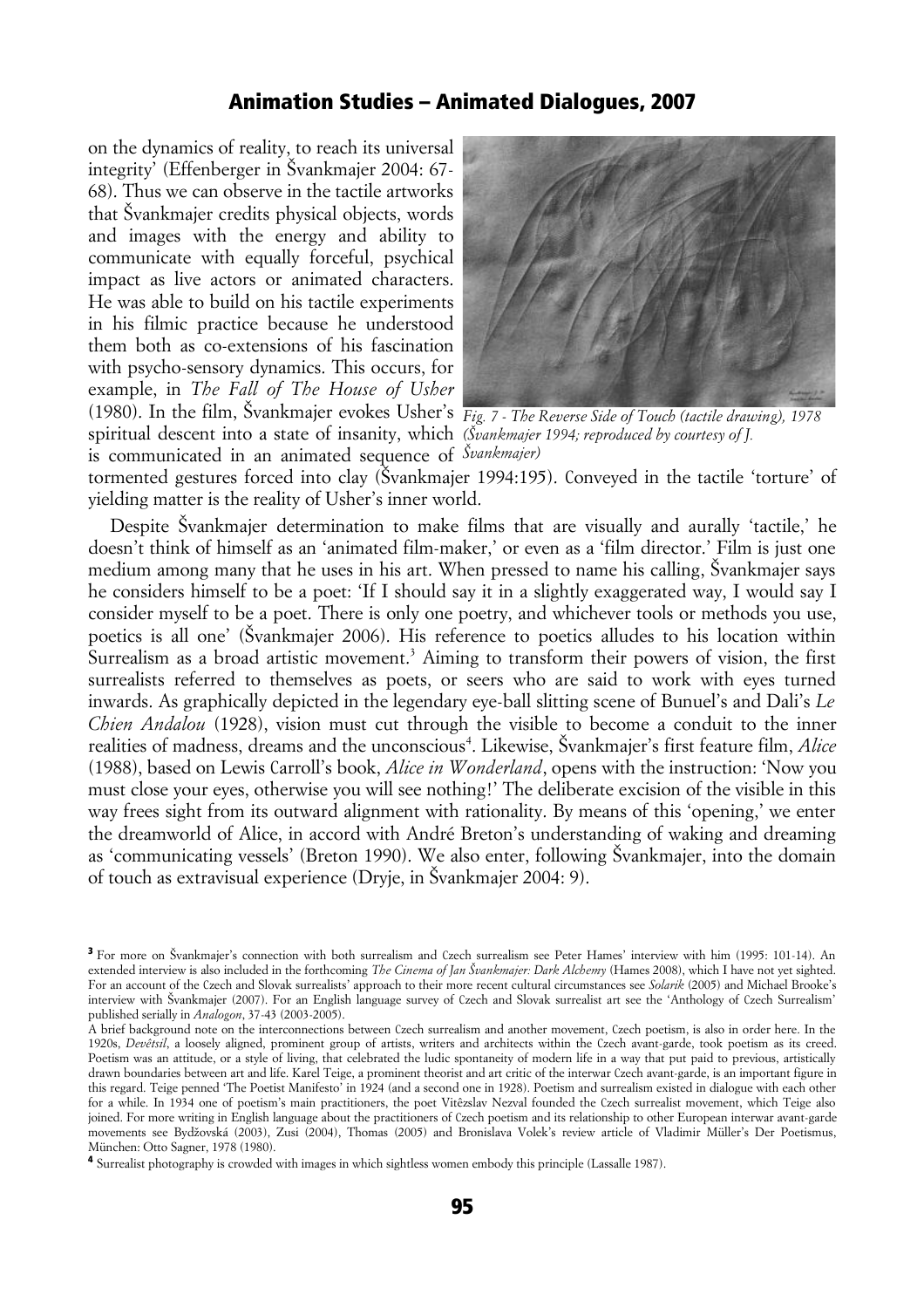

*Fig. 8 - Game of Cunnilingus, 1990 (Švankmajer 1994; reproduced by courtesy of J. Švankmajer)*

For Surrealists, poetry resides in the plasticity of literal meaning. Švankmajer's poetics also lie in the interruptions, fissures, discontinuities and figures of exteriority that characterise the plasticity of alchemic transformation. Alchemy seeks for means of transmutation (the key to changing base metals into pure gold). In the Czech Surrealist's view: 'alchemy is about trying to connect things that you cannot connect, that are "un-connectable." Poetry is a parallel for alchemy, and alchemy is a parallel for poetry' (Švankmajer, interviewed by Jackson 1997: 8). Thus we can understand that Švankmajer is saying he is the alchemist-poet of objects, sensory modes and realities that are capable of metamorphosis on every level.

If Surrealism invests cinema with the power to perform the transition from one reality-state to another – unanchoring sounds and images from their referents (Levi 2006: 110), tactile connection is invested with the power to resuscitate memories of illicit conjunctions. 'Tactilism,' an art practice made

famous by the Futurist F.T. Marinetti, was embraced with a competing sensory poetics by Surrealism. Believing that touch was the most basic and important of all the senses, Marinetti proclaimed the need to investigate, tabulate and reshape tactile experience according to harmonious combinations of 'tactile values.' Marinetti prophesised that 'hands would become organs as knowing as brains, penetrating into the true essence of matter' (Marinetti 1924, reprinted in Classen 2005: 332).

Like other Surrealists before him, Švankmajer is critical of Marinetti's belief in the omni-potence of scientific progress and aesthetic formulations of touch.<sup>[5](#page-5-0)</sup> In his turn to a poetic tactilism Švankmajer wields tactile sensibility as an unlikely political weapon that slips under the radar of a State that is more concerned with policing audiovisual mass media. When Švankmajer returned to filmmaking, he added the evocation of tactile sensations to the emotive arsenal already available to him in the audiovisual medium. The self-styled 'militant Surrealist' of Prague believes, as Marinetti did, in a fuller grasp of reality that can be achieved through an attentiveness to touch. However, Švankmajer's interest in tactilism has a poetic twist that does not adhere to Marinetti's inadvertent reassertion of a tactilist metaphysics.<sup>[6](#page-5-1)</sup>

<span id="page-5-0"></span><sup>5</sup> Švankmajer makes numerous comments about Marinetti's 'Tactilism' essay in *Hmat a Imaginace*, some to the effect that Marinetti is not as radical in his thinking about touch as the anti-aesthetic stance of the Surrealist poets. This stance is uppermost in Švankmajer's own assertion of 'the importance of touch … for the restoration of sensibility that has been so poorly represented in our civilisation' (Švankmajer 1994: 234).

<span id="page-5-1"></span><sup>&</sup>lt;sup>6</sup> For a sustained argument that touch founds an entire philosophical tradition of haptocentric metaphysics see Derrida (2006). I should emphasize that I, rather than Švankmajer, read Marinetti's tactilism as belonging within this tradition. See note 5 above for Švankmajer's reading.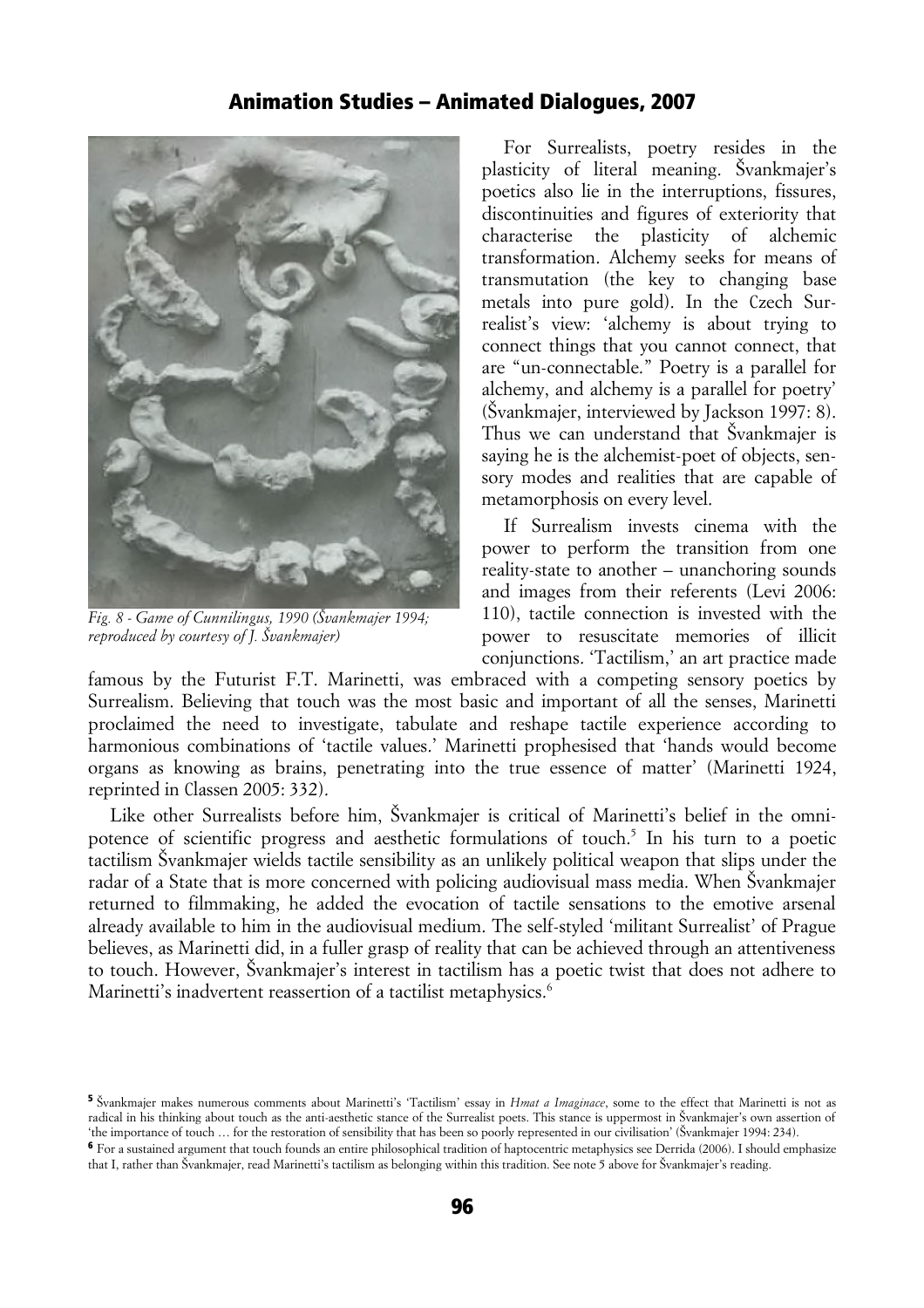Švankmajer's tactile art dwells on the textures, temperatures, densities, surfaces and malleability of objects. This is not intended to simply communicate the physical qualities of things, or to create a tactile image of a physical object. It aims to free tactility from its utilitarian, organic functions. Tactile art is a creative tool with no aesthetic objective for Švankmajer. As a Surrealist, his primary intention is to let the abilities of the imagination loose to flourish freely. The alchemist-poet aims to create analogies that, taking the route of magical and infantile regression, achieve satisfaction in accord with a primal pleasure principle. This is a method of working that Švankmajer devised in his period of tactile experimentation.

Švankmajer's films are unclassifiable, indiscriminate mixtures of genres: live-action footage, puppets, drawn animation, montages, claymation and object animations. The 'undead,' a thematic preoccupation of the horror genre, which Paul Wells points out is literally present in the 'life' of any animated object (Wells 2002: 4), is transfigured into the 'inner life' of fear, anxiety, and repressed sexual, sadistic, and perverted impulses in Švankmajer's films. As much as we might recognise references to our own psyches, Švankmajer is not encouraging us to enter into anthropomorphic identification with his strange spectacles of vitality. As Maureen Furniss observes, it is the inner life of inanimate objects, beyond the complexities of human psychology, that is the real focus of Švankmajer's animation (2005: 157). Inanimate objects have such a profound effect on Švankmajer, he even concludes that he must be a necrophile because he communicates with dead rather than living things![7](#page-6-0)

The objects of Švankmajer's tactile experiments are similarly charged with the interdiction of taboo, awakening repressed memories of the same labyrinthine, mutable reality. Mere connection transforms tactile sensations that we barely perceive in our everyday lives into fragments of transgressive poetry: 'there is a "tactile memory" that stretches back to the most remote corners of our childhood, from which it bursts out in the form of analogies evoked by the slightest tactile stimulus or by stirred tactile fantasy. Tactile art thus becomes communicative' (Švankmajer 1994: 234).

Švankmajer activates the sensory modality of touch to investigate the psychical powers inherent in ordinary objects. These investigations serve a particular purpose for Švankmajer. The tactile experiments were a crusade against 'civilised society' (Solarik 2005: 5). The Surrealist poet thinks of his tactile experiments as forceful, defensive measures against the repressive institutions of civility, and its monstrous political inventions such fascism, totalitarianism and, more recently, consumerism. Some suggest that Švankmajer's employment of tactilism as a Surrealist strategy may be circumscribed in its effectiveness. Michael Nottingham describes it as one of various 'palliative' attempts made by the Czech and Slovak Surrealist group to address the same sober truths that his films do (Nottingham 2004-5: 131).<sup>[8](#page-6-1)</sup> However it is more accurate to say that Švankmajer was determined to pursue his obsession with tactilism, even in the audiovisual medium of film, convinced that his best weapon to liberate the imagination is the emotive charge of inner states communicated by tactile analogy.

<span id="page-6-0"></span><sup>7</sup> Geoff Andrew quotes Švankmajer, in 'Malice in Wonderland' (Time Out 19-26 October, 1988: 17), as saying: 'Since I communicate with dead things rather than living people, according to the psychologist Erich Fromm, I am a necrophile' (Wells 2002: 4).

<span id="page-6-1"></span><sup>8</sup> Nottingham does not make this comment critically, but rather to include Švankmajer's tactilism in his assessment of the Czech Surrealists generally. Nottingham notes that their emphasis on co-operative group activity and aesthetic interdependence also offers a constructive model for the concept of the collective, in the face of an individuality that is at the mercy of hostile objects and unseen forces.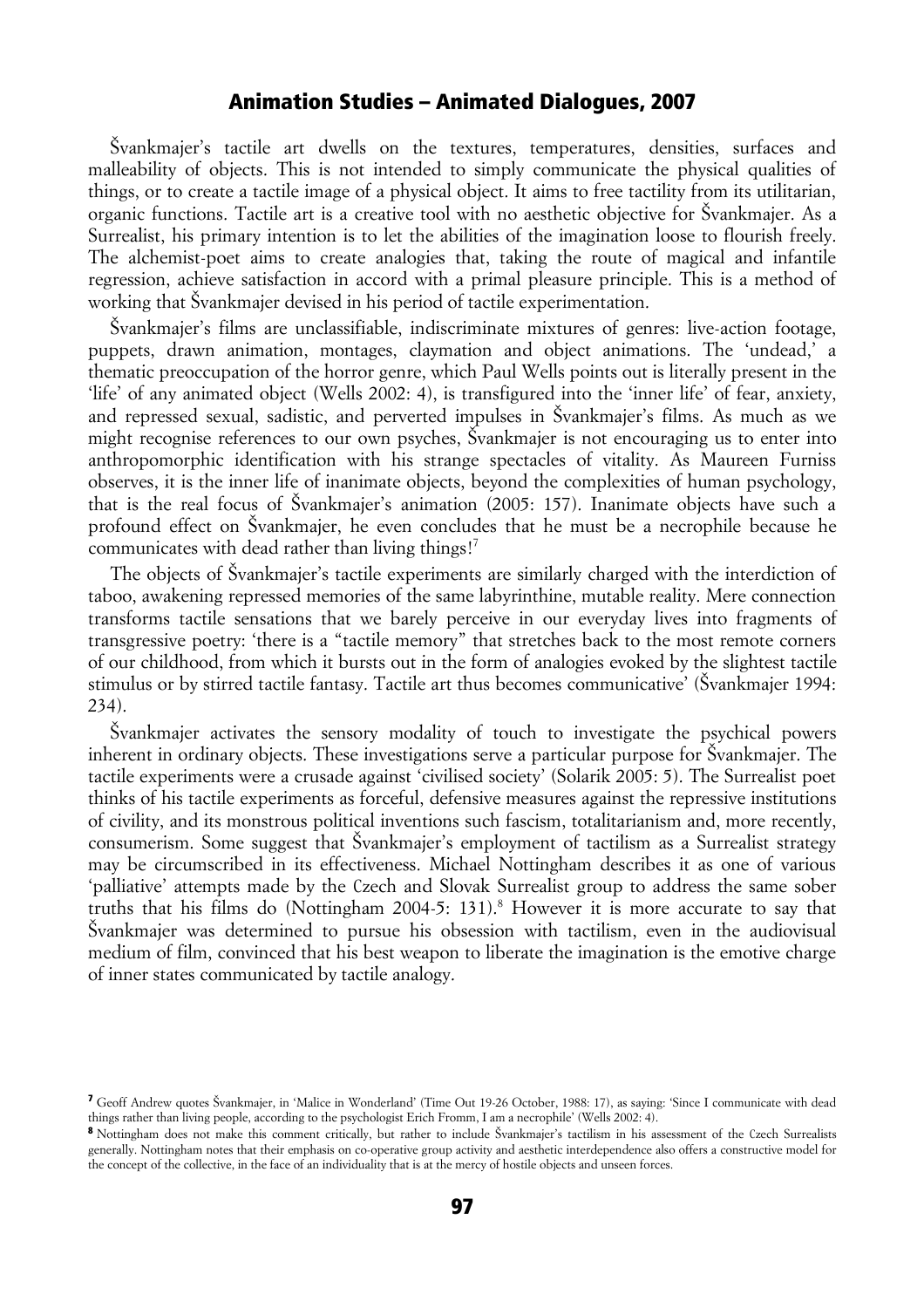#### Animating with touch

The tactile experiments fulfil Švankmajer's aim to make the creation of tangible connections a dynamic process of discovery. His 'restoration' of the ability to animate objects in this way is one of Švankmajer's most remarkable achievements. Indeed, animating with touch is essential to Švankmajer's poetic vision in a way that film animation isn't – or, as he proposes, once wasn't. While acknowledging that film animators cannot do without technological tricks and techniques, Švankmajer also invokes a prior, animistic ability to breathe life into inanimate matter merely by willpower or magic (Švankmajer 2004: 111). Švankmajer's objectives are realised more by alchemic transmutation than the creation of animated illusions: 'Animators tend to construct a closed world for themselves, like pigeon fanciers or rabbit breeders. … I never call myself an animated filmmaker because I am interested not in animation techniques or creating a complete illusion, but in bringing life to everyday objects' (Interview in Jackson 1997: 111). We see this in Švankmajer's films, where he favours puppets, old toys, mechanised dolls and items in states of decay (Jackson 1997: 111). Likewise, the static, tactile artworks demonstrate that, in the metamorphosis of their functions, physical objects have the power to touch and move us in unexpected ways. Magically altered, they are not inanimate; rather, like words and images, they have an eloquence that can manipulate human sensibilities.

Švankmajer doesn't use animation techniques to create illusory motion. He awakens the senses to animate objects. Film animation is just another alchemical aid to the performance of a magic ritual in which Švankmajer summons forth the immanent vitality that resides in inert material. He reveals the mystery of how this happens in the poem 'The Magic Ritual of Tactile Inauguration': 'touch, freed from its practical contexts and constantly realised as an experience, at certain moments passes through the barrier of its merely identifying existence and without noticing, begins to speak with the voice of a poet' (Švankmajer 1994: 235). This capacity for metamorphosis extends to moving images. Here objects undergo the same metaphoric transformation that occurs in the tactile art experiments, where they abandon their handy functions in life to become tactile metaphors for denied memories, emotions, sexual fantasies and alternate ideologies.

Švankmajer's work explores the idea that both direct and indirect tactile experience is mediated by the 'tactile' imagination. This is the magical ingredient in Švankmajer's alchemy. He cites Merleau-Ponty's studies of Goldstein's neurological cases, which discredited the idea that touch only occurs as a result of direct physical contact, as proof of the existence of 'tactile memory' (Švankmajer1994: 234). The tactile imagination is capable of retaining and transforming tactile memories into analogies that are charged with psychical intensity. For Švankmajer, seemingly inert objects have the mutability to arouse this tactile sensibility, which can be recalled from earliest childhood, and resurfaces in states of extreme emotional agitation.

The meeting of heterogeneous elements in Surrealist assemblages was said to produce an irrational spark of 'convulsive beauty.' The chance meetings of heterogenous elements in Švankmajer's assemblages produce a subliminal quiver of surprising reality. Švankmajer concretises the Surrealist insistence that phantasms are indistinguishable from normal perception. Irrational as the 'dialogues' between his objects may appear, Švankmajer fabricates them in such a way that audiences can believe that these meetings are really able to happen.<sup>[9](#page-7-0)</sup> The uncanny relationships these unpremeditated exchanges create suspend and alter normal perception.

<span id="page-7-0"></span><sup>&</sup>lt;sup>9</sup> The 'chance meetings' are not mere illusions or fantasies. They are governed by a logic that Švankmajer thinks will ensure that the audience has the feeling of a certain 'everyday reality' (Interview in Hames 1995: 110).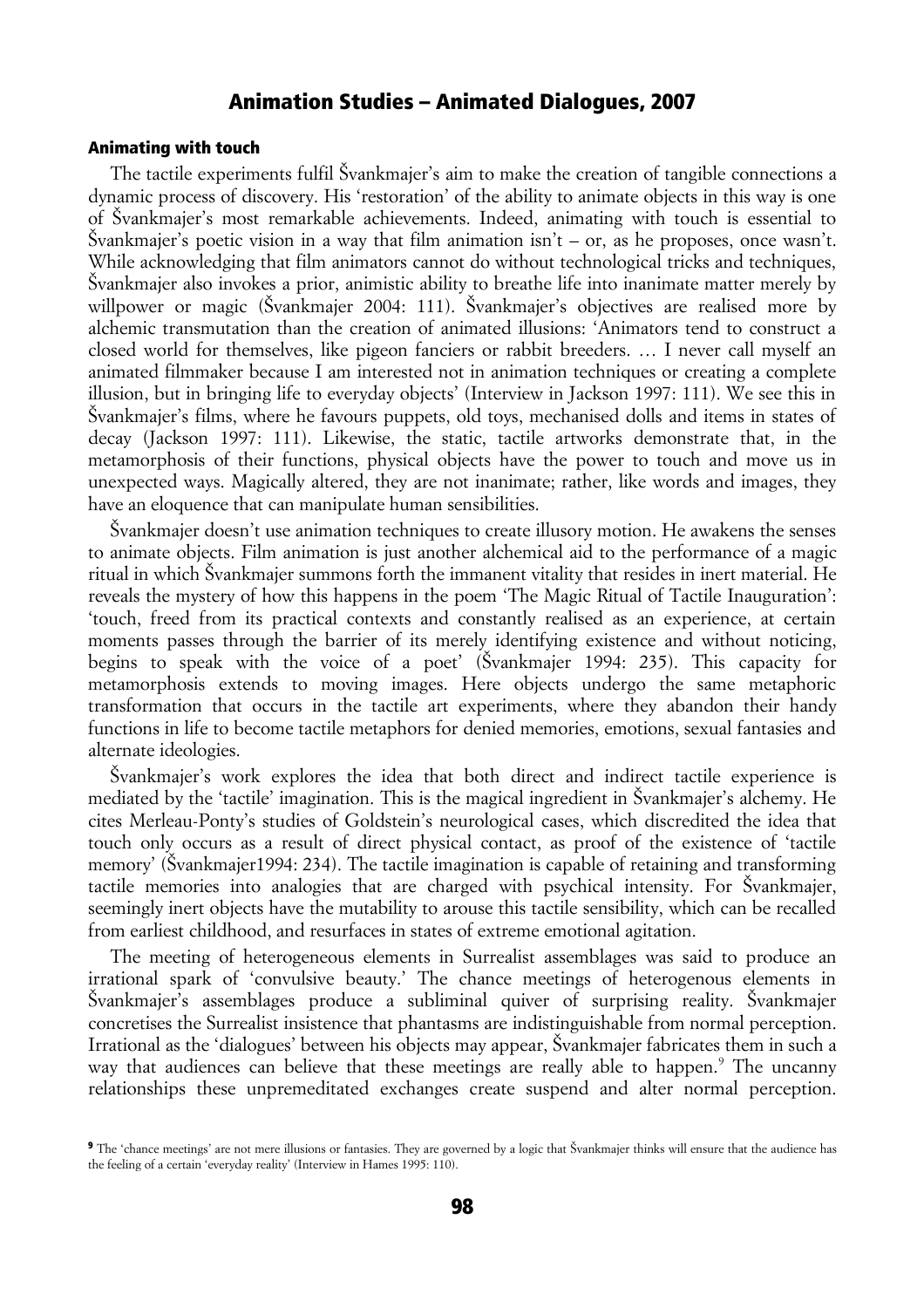Echoing André Breton, Švankmajer says: 'My ambition is to render the audience's utilitarian habits unstable' (Interview in Hames 1995: 110). Rather than serving the utilitarian ethos of Communist agitational propaganda, Švankmajer alludes to unspeakable fears and primal urges that conflict with the ideals of 'civilised' cultures. He also values the view of the world formed in childhood as one of the basic sources of creativity. That is why, above all else, the 'Švankmajer touch' is vehemently opposed to the 'Disney touch,' a form of illusory realism said to give life to objects and drawings. Švankmajer's tactile analogies have the capacity to be frighteningly, ludicrously, disturbing, but the benign realism of Disney animation is infinitely more alarming. It's trademark magic has the capacity to dampen children's ability to imagine.<sup>[10](#page-8-0)</sup>

Švankmajer understands the power of touch in terms of poetic metamorphosis. We see this most clearly in his experiments with tactile perception. Here touch becomes a creative sensory modality in which the analogous play of objects can, like words, sounds and images, kindle thoughts, perceptions and emotions. The tactile imagination is the unseen binding/moving force of Švankmajer's bifold Surrealist universe. He is fascinated by the memories that physical objects contain by virtue of their enduring material existence, and their ability to affect us. These memories awaken the senses to motility within inert matter they would otherwise miss in a singular universe, ordered only by either movement or stasis.

Švankmajer's tactile artworks are as playful and erotic as they are perverse and poignant. As such, their ultimate value lies in their contradiction of any 'function' assigned to touch within socio-cultural, scientific, or political systems or frameworks. Švankmajer is not motivated by a desire to create artworks in which touch serves an aesthetic purpose, or that extend the usefulness of haptic perception. Instead, the webbed, tongued, hex-digited hand of the alchemist-poet restores communication between the material world and occult psychical realities by investing touch with uncanny, transformative powers.

#### References

- Breton, A. (1990) Communicating Vessels [1932]. Translated by M. A. Caws and G. T. Harris. Lincoln: University of Nebraska Press.
- Brooke, M. (2007) 'Free Radical, Michael Brooke interviewing with Jan Svankmajer'. Vertigo, 3 (5) Spring. http://www.vertigomagazine.co.uk/showarticle.php?sel=bac&siz=1&id=759, accessed 10.12.2007
- Bydžovská, L. (2003) 'Against the Current: The story of the Surrealist Group of Czechoslovakia'. Papers of Surrealism, 1 (Winter). http://www.Surrealismcentre.ac.uk/publications/ papers/journal3/acrobat-files/lenka.pdf; accessed 10.23.2006
- Cherry, B. (2002) 'Dark wonders and the Gothic sensibility: Jan Svankmajer's Neco z Alenky (Alice, 1987)'. Kinoeye, 2 (1). http://www.kinoeye.org/index\_02\_01.php, accessed 10.20.2006

Classen, C. (ed.) (2005) The Book of Touch. Oxford: Berg.

de Bruyn, D. (2001) 'Re-animating the Lost Objects d'Childhood and the Everyday: Jan Švankmajer'. Senses of Cinema, 14. http://www.sensesofcinema.com/contents/ cteq/01/14/Švankmajer.html, accessed 10.23.2005

<span id="page-8-0"></span><sup>1 0</sup> Asked by Peter Hames why he described Walt Disney as a leading destroyer of European culture, Švankmajer contends: 'Disney is among the greatest makers of 'art for children.' I have always held that no special art for children simply exists, and what passes for it embodies either the birch (discipline) or lucre (profit). "Art for children" is dangerous in that it shares either in the taming of the child's soul or the bringing up of consumers of mass culture' (Švankmajer 2002: 5).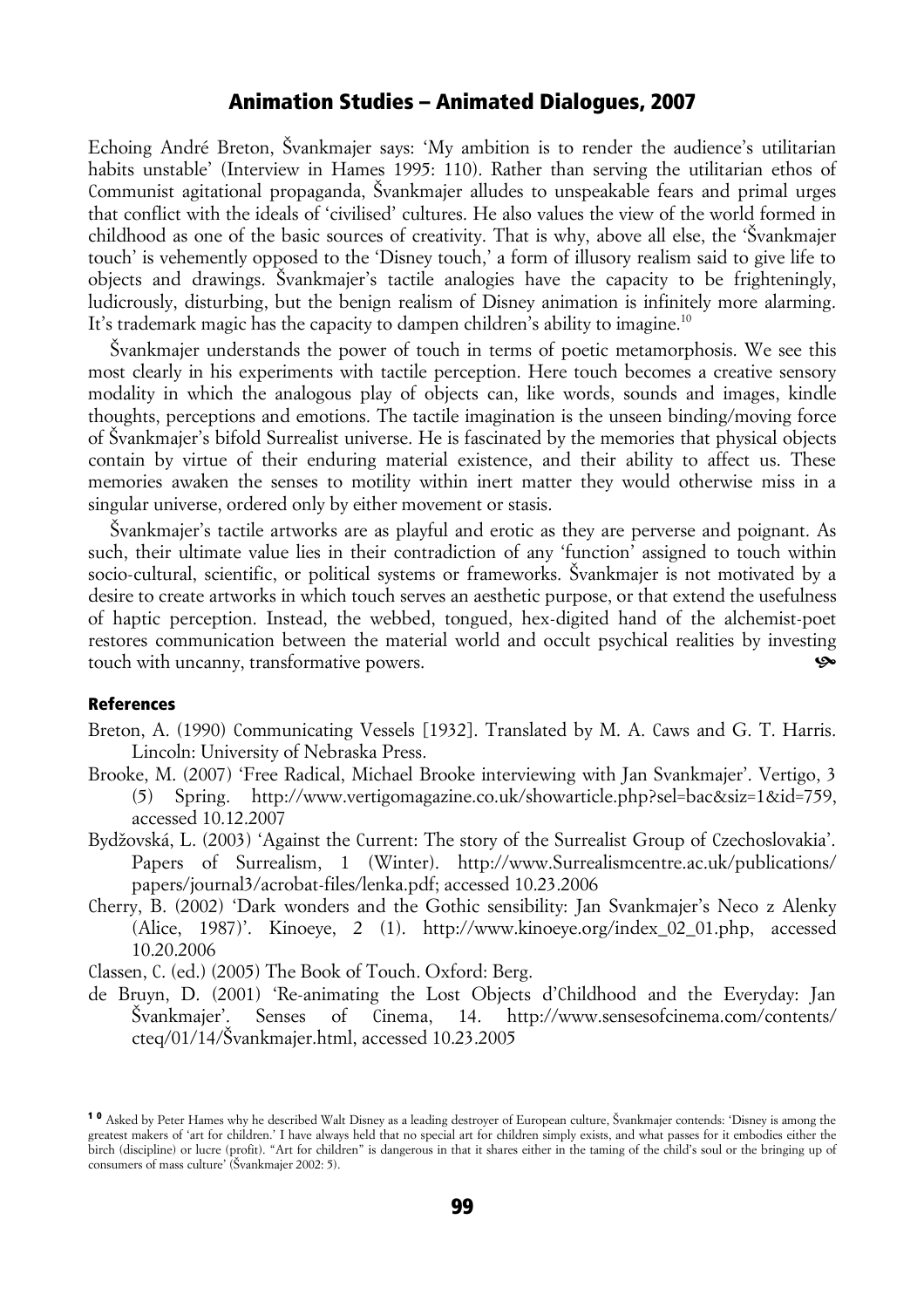- Derrida, J. (2006) On Touching: Jean-Luc Nancy. Translated by C. Irizarry. Stanford: Stanford University Press.
- Hames, P. (ed.) (1995) Dark Alchemy: The Films of Jan Švankmajer. Westport, Connecticut: Greenwood Press.
- Hames, P. (2002) 'Bringing up baby: Jan Švankmajer interviewed about Otesánek (Little Otik, 2000)'. Kinoeye, 2 (1).
	- http://www.kinoeye.org/index\_02\_01.php, accessed 10.20.2006
- Hames, P. (ed.) (2008) The Cinema of Jan Švankmajer: Dark Alchemy . London: Wallflower Press.
- Jackson, W. (1997) 'The Surrealist Conspirator: An Interview With Jan Švankmajer'. Animation World Magazine, 2 (3): 1-8. http://www.awn.com/mag/issue2.3/issue2.3pages/ 2.3jacksonŠvankmajer.html, accessed 23.10.2005
- Lasssalle, H. (1987) 'The Sightless Woman in Surrealist Photography'. Afterimage, 15 (5), 4-5.
- Levi, P. (2006) 'Doctor Hypnison and the Case of Written Cinema'. October, 116 (Spring), 101- 118.
- Nottingham, M. (2004-5) 'Downing the Folk-Festive: Menacing Meals in the Films of Jan Švankmajer'. EnterText, 4 (1), 126-150.
- Solarik, B. (2005) 'The Walking Abyss: Perspectives on Contemporary Czech and Slovak Surrealism'. Papers of Surrealism, 3 (Spring). http://www.Surrealismcentre.ac.uk/ publications/papers/journal3/acrobat\_files/Solarik.pdf, accessed 10.23.2006
- Švankmajer, J. (1994) Hmat a Imaginace, Taktilní experimentace 1974-1983. Prague: Kozoroh.
- Švankmajer, J. (2002) 'An alchemist's nightmares: Extracts from Jan Švankmajer's diary'. Kinoeye, 2 (1). http://www.kinoeye.org/index\_02\_01.php, accessed 10.20.2006
- Švankmajer, J. (2004) Transmutace smysl**ů**/Transmutation of the Senses, 2nd ed. S. Hoškova, K. Otcovská and O. Fridlová, eds. English translation by V. žáková and B. Day. Prague: Pražská /Metrostav.
- Švankmajer, J. (2006) '"After revolution, the shit!" Jan Švankmajer talks to The Context'. http: www.thecontext.com/docsi/3804.html accessed November 14, 2006
- Švankmajerová, E., and Švankmajer, J. (1998) Anima, Animus, Animace. Prague: Slovart Publishers, Ltd and Arbor Vitae - Foundation for Literature and Visual Arts.
- Thomas, A. (2003) 'Between Paris and Moscow: Sexuality and Politics in Interwar Czech Poetry and Film'. Papers of Surrealism, 3 (Spring). http://www.surrealismcentre.ac.uk/ publications/papers/journal3/acrobat\_files/Thomas.pdf; accessed 10.23.2006
- Volek, B. (1980) 'Czech Poetism: A Review Article'. Slavic and East European Journal, 24 (2), 155-158.
- Wells, P. (1997) 'Body consciousness in the films of Jan Švankmajer'. In: Pilling, J., ed., A Reader in Animation Studies. London: John Libbey, 177-194.
- Wells, P. (2002) 'Animated anxiety: Jan Švankmajer, Surrealism and the "agit-scare."' Kinoeye, 2 (1). http://www.kinoeye.org/index\_02\_01.php, accessed 10.20.2006
- Zusi, P. A. (2004) 'The Style of the Present: Karel Teige on Constructivism and Poetism'. Representations, 88 ( Fall), 102-124.

#### Filmography

Alice/Nêco z Alenky (1987) 84m col 35mm. Directed by J. Švankmajer. Switzerland/W Germany/UK: Condor Film (Zürich)/Hessicher Rundfunk (Germany)/Film Four International (UK).